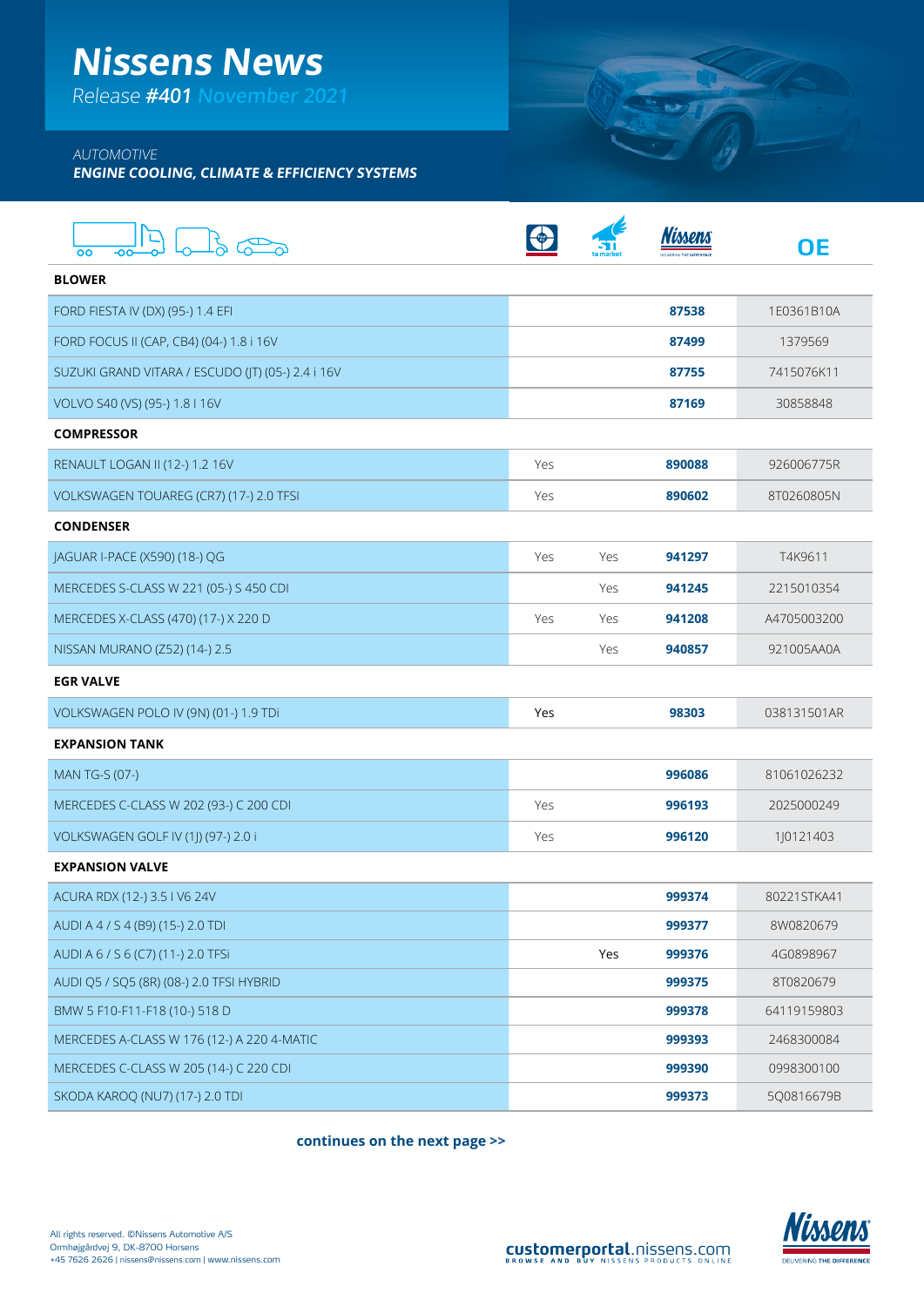## **Nissens News**

Release **#401 November 2021**

#### AUTOMOTIVE

**ENGINE COOLING, CLIMATE & EFFICIENCY SYSTEMS**

| OO                                                    |               | imon.<br>ΟE |
|-------------------------------------------------------|---------------|-------------|
| <b>FAN</b>                                            |               |             |
| CITROËN C4 (B7) (10-) 1.6 BlueHDI                     | 850035        | 1253T5      |
| FIAT DOBLO (152, 263) (09-) 1.3 MJTD                  | 850047        | 51821155    |
| OPEL CORSA C (00-) 1.4 i 16V                          | 850048        | 1341354     |
| <b>HEATER</b>                                         |               |             |
| AUDI A 6 / S 6 (C7) (11-) 2.0 TDI                     | 70235         | 4H0898037   |
| AUDI Q8 (4MN) (18-) 3.0 45 TDI MILD HYBRID QUATTRO    | 727210        | 4M0898037C  |
| <b>INTERCOOLER</b>                                    |               |             |
| MERCEDES A-CLASS W 177 (18-) A 160                    | Yes<br>961560 | 2475000100  |
| NISSAN MICRA / MARCH (K14) (16-) 0.9 IG-T             | 961583        | 144615FA0A  |
| NISSAN MICRA / MARCH (K14) (16-) 1.5 DCI              | Yes<br>961526 | 144615FA0B  |
| <b>OIL COOLER</b>                                     |               |             |
| LAND ROVER DISCOVERY IV (LA) (10-) 3.0 TD             | 91280         | 7H327A095BA |
| LAND ROVER RANGE ROVER (L405) (13-) 4.4 - V8          | 91279         | LR022895    |
| LAND ROVER Range Rover Sport LS 3.6 TD - V8           | 91283         | 7H427A095AA |
| MERCEDES SPRINTER W 907 / W 910 (18-) 211 CDI         | Yes<br>91266  | 6511801065  |
| <b>OIL FEED PIPES</b>                                 |               |             |
| ALFA ROMEO GIULIETTA (940 X7 5Y 6Q) (10-) 1.6 JTDM    | 935255        | 55229858    |
| FIAT 500 L (12-) 1.6 MJTD                             | 935253        | 55233135    |
| FIAT 500 X (14-) 1.6 MJTD                             | 935256        | 55262373    |
| FIAT DOBLO (152, 263) (09-) 1.6 JTD                   | 935250        | 55212514    |
| FIAT PANDA (312, 319, 519) (12-) 0.9 TWINAIR TURBO    | 935231        | 55244330    |
| FORD GALAXY II (VY) (00-) 1.9 TDI                     | 935242        | 1331291     |
| FORD S-MAX (CDR) (15-) 1.5 ECOBOOST                   | 935245        | 1872629     |
| FORD TRANSIT (TTG) (13-) 2.2 TDCI                     | 935251        | 1717699     |
| FORD TRANSIT/TOURNEO CONNECT (CHC) (13-) 1.6 ECOBOOST | 935246        | 1685748     |
| LANCIA Y (312, 846) (11-) 1.3 JTD                     | 935257        | 55221658    |
| LAND ROVER DEFENDER LDH,LDV,LDK (07-) 2.4 TD4 - L4    | 935249        | LR029974    |
| MERCEDES VITO III W 447 (14-) 109 CDI                 | 935237        | 6261800020  |

**continues on the next page >>**



Surf